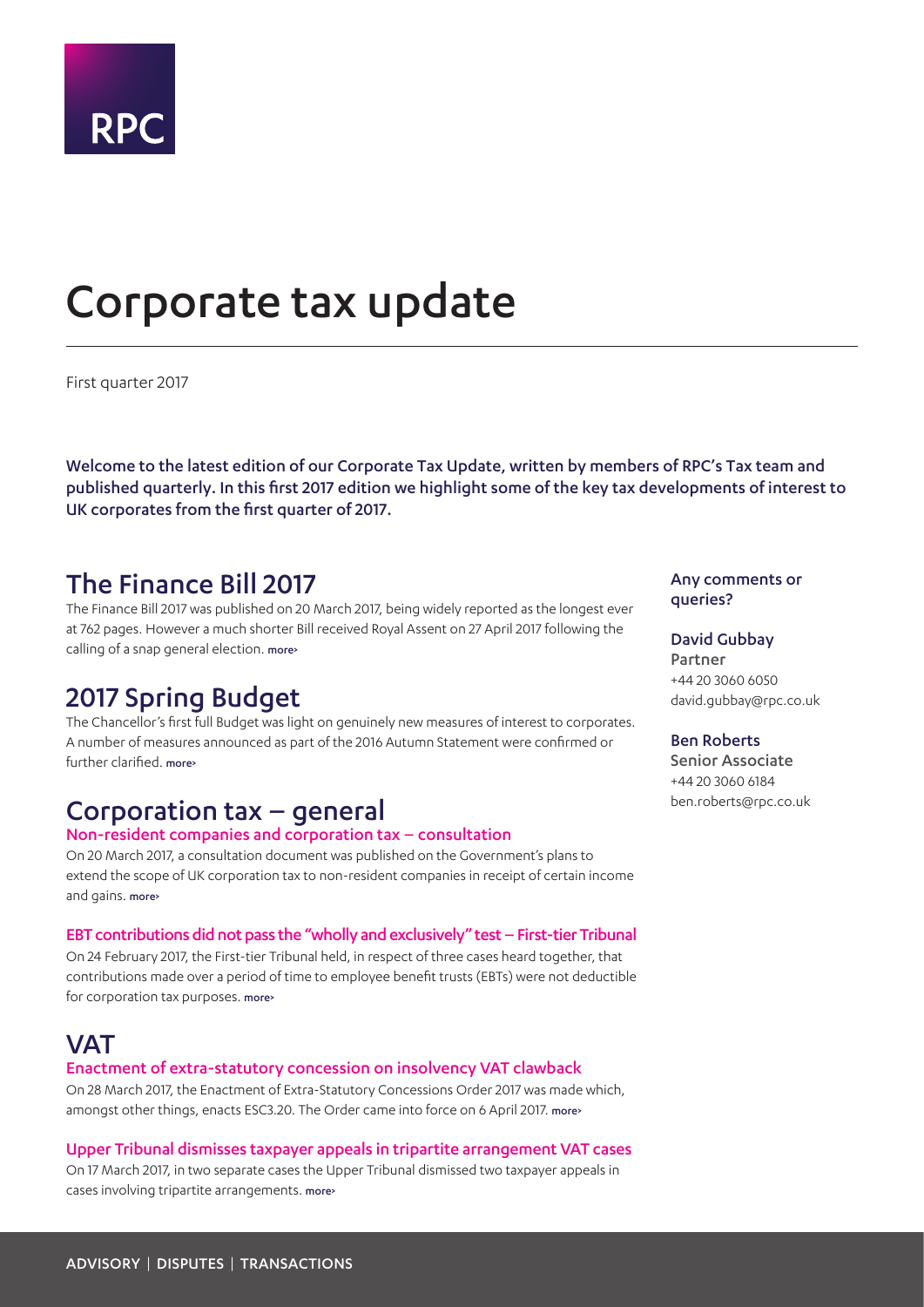### "Dwelling" conditions for VAT zero-rating purposes must be assessed at completion of building – First-tier Tribunal

On 21 February 2017, the First-tier Tribunal held that an assessment as to whether a building is designed as a "dwelling" (for the purposes of VAT zero-rating on construction services) must be made once construction of the building is complete. [more>](#page-6-0)

### UK "builder's block" not incompatible with EU VAT law

On 7 February 2017, the Upper Tribunal held that the UK's "builder's block" was not incompatible with EU law. more>

### Upper Tribunal confirms position that representative member must make VAT overpayment claims

On 3 January 2017, the Upper Tribunal held that a claim for overpaid VAT must be made by the representative member of a VAT group. [more>](#page-7-0) 

### Stamp taxes

### SDLT – changes to filing and payment process (responses)

On 20 March 2017, HMRC published responses to its consultation on planned changes to the stamp duty land tax (SDLT) filing and payment process. [more>](#page-8-0) 

### Stamp duty – review of physical stamping process (update)

On 2 March 2017, the Office of Tax Simplification (OTS) published a progress report on its review of stamp duty on paper transactions, following the launch of the review at the end of 2016. [more>](#page-8-1) 

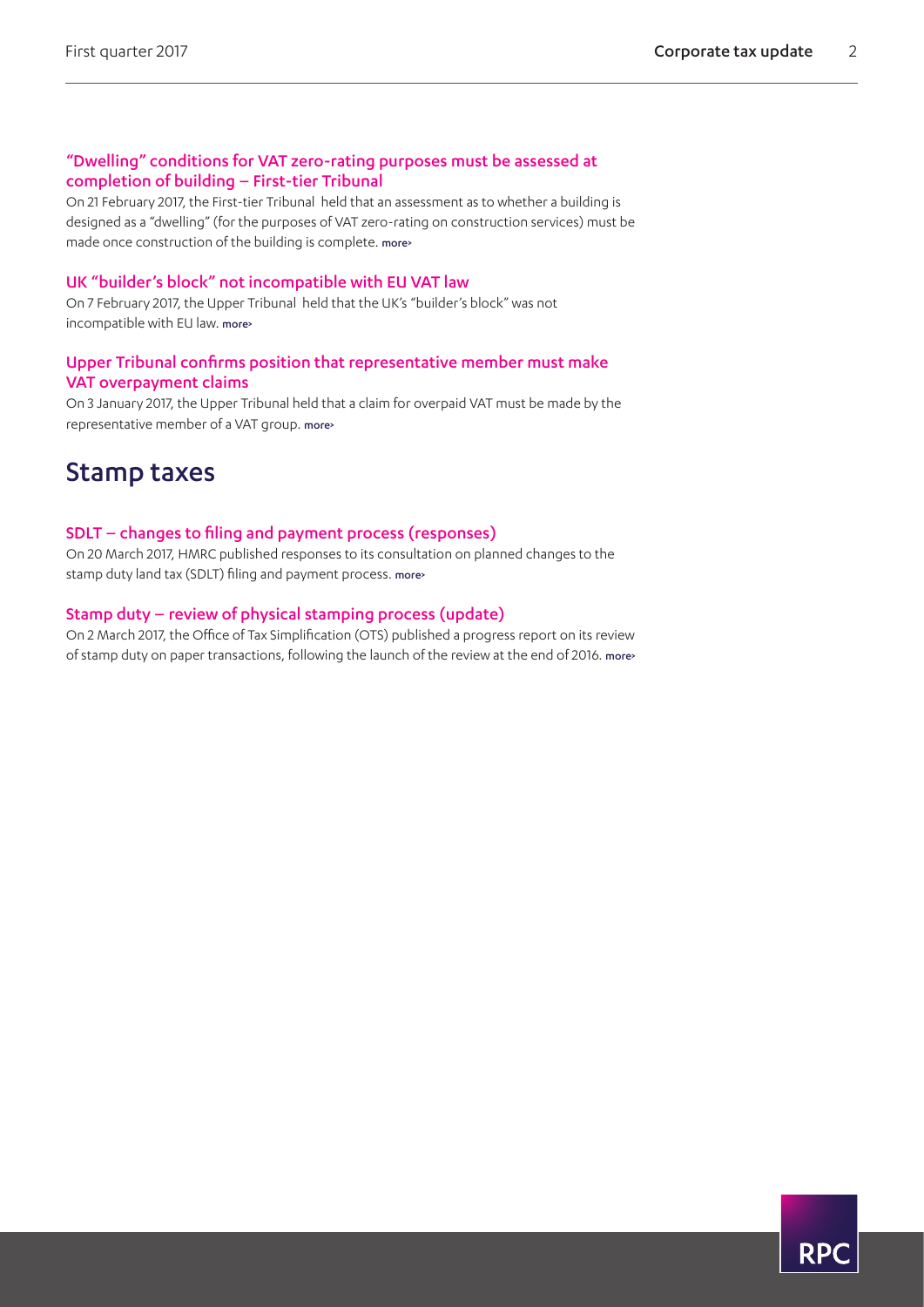# <span id="page-2-0"></span>The Finance Bill 2017

The Finance Bill (FB) 2017 was published on 20 March 2017, being widely reported as the longest ever at 762 pages. One effect of the Prime Minister's decision to announce a snap general election has been to take this dubious honour away from FB 2017. A much-reduced FB 2017 was fast-tracked through Parliament before it was dissolved on 3 May. Among the provisions dropped from FB 2017 (and to be enacted, we assume, later this year) are those dealing with corporation tax losses reform, the new rules on interest deductibility and the changes to the substantial shareholding exemption (SSE). Whilst it is only right that such important changes are given sufficient parliamentary scrutiny, it is far from ideal that the gap between important new rules taking effect (1 April 2017 in the case of the CT losses, interest deductibility changes and SSE reform) and the enactment of the legislation is being increased further still.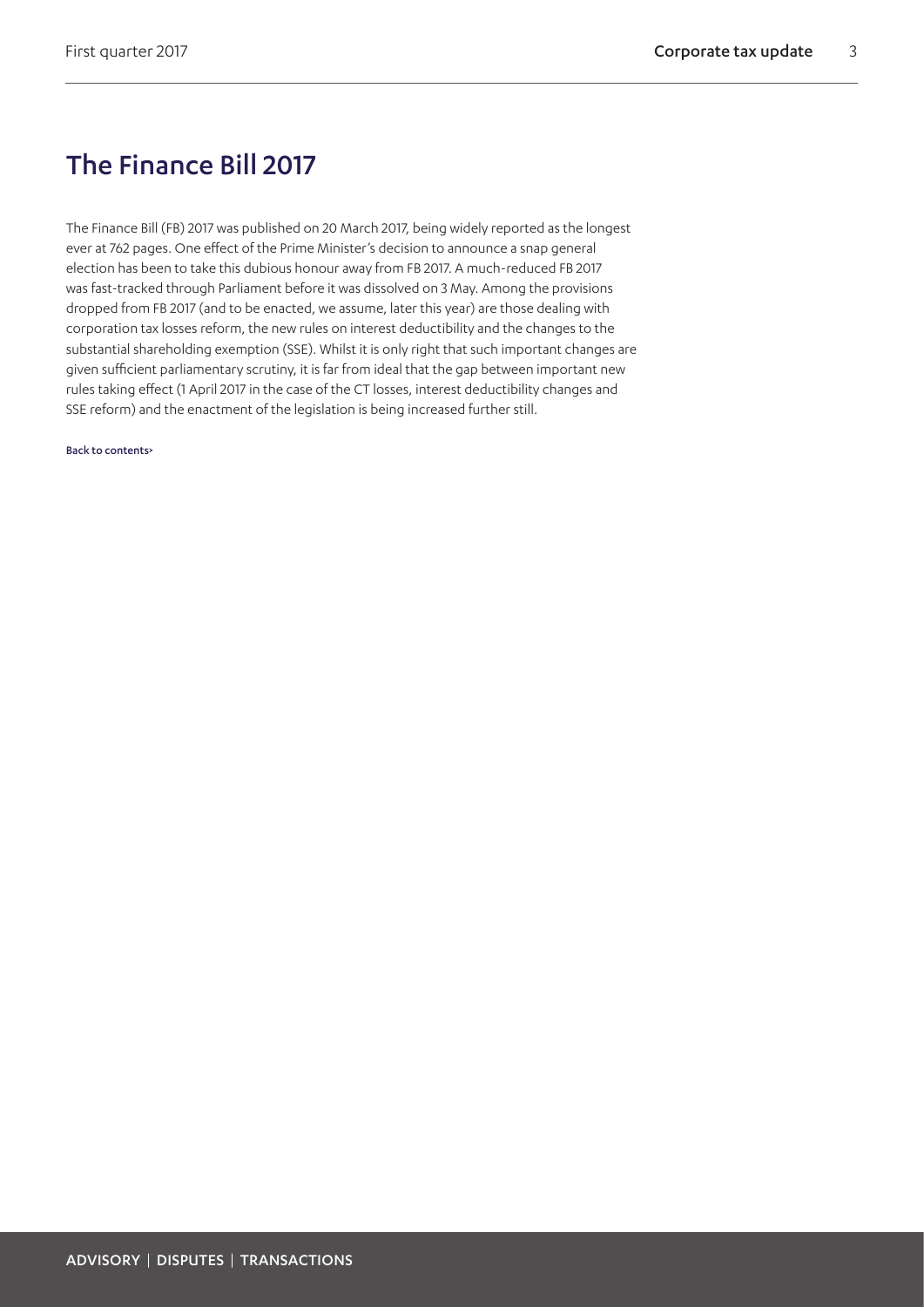# <span id="page-3-0"></span>2017 Spring Budget

The Chancellor's first full Budget was light on genuinely new measures of interest to corporates. A number of measures announced as part of the 2016 Autumn Statement were confirmed or further clarified. These include the new restrictions on corporate interest deductibility, reform of the corporation tax losses regime and the changes to the UK's SSE (each effective from 1 April 2017'). See <u>here</u> for links to our earlier commentary on these measures.

**•** Withholding tax exemption for debt traded on MTFs: it was announced that interest on interest-bearing securities issued by companies admitted to trading (and not listed) on a multilateral trading facility (MTF) should not be subject to UK withholding tax. The existing quoted Eurobond exemption from UK withholding tax requires that the debt is "listed". Under a consultation document published by HMRC on 20 March 2017 it is proposed that the new exemption would be limited to MTFs on regulated stock exchanges regulated in EEA territories. The new exemption would, it is hoped, increase the competitiveness of UK MTFs. The proposed exemption is to take effect from April 2018.

The consultation document can be viewed [here.](https://www.gov.uk/government/uploads/system/uploads/attachment_data/file/601145/Withholding_tax_exemption_for_debt_traded_on_a_Multilateral_Trading_Facility.pdf)

- **•** Double Tax Treaty Passport (DTTP) scheme update: it was announced that the DTTP scheme would be updated as from 6 April 2017. A subsequent consultation response, published on 20 March 2017, confirmed that from that date the scheme will be available to:
	- all UK borrowers that have UK withholding tax obligations. This will include partnerships, individuals and charities (ie not just corporate borrowers)
	- "Transparent" lenders, provided that all beneficial owners of the income are eligible for the same treaty benefits and are resident in the same jurisdiction
	- sovereign and pension fund lenders, again provided that all beneficial owners of the income are eligible for the same treaty benefits and are resident in the same jurisdiction.

The consultation response document can be viewed [here](https://www.gov.uk/government/uploads/system/uploads/attachment_data/file/601189/Double_Taxation_Treaty_Passport_scheme_review_-_consultation_response.pdf).

#### [Back to contents>](#page-0-0)

<span id="page-3-1"></span>1. Though note the delay to the enactment of the legislation, following the announcement of the snap general election.

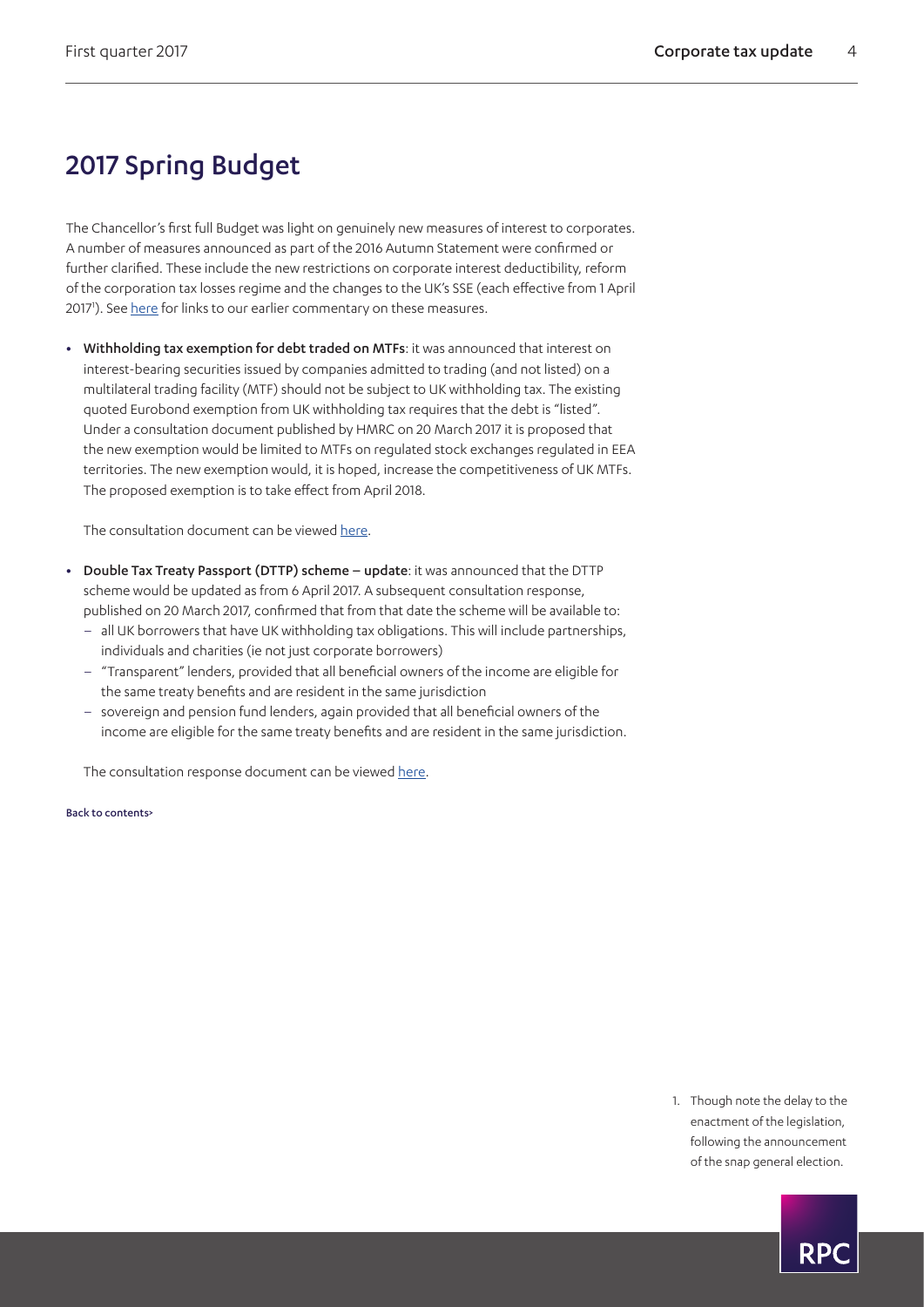# Corporation tax – general

### <span id="page-4-0"></span>Non-resident companies and corporation tax – consultation

On 20 March 2017, a consultation document was published on the Government's plans to extend the scope of UK corporation tax to non-resident companies in receipt of certain income and gains. The focus of the consultation are such companies who are currently subject to income tax and/or non-resident capital gains tax. This would impact upon non-residents who do not operate in the UK through permanent establishments located here. The deadline for consultation responses is 9 June 2017, but it is not clear when any changes would take effect.

As proposed the new corporation tax charge would extend to:

- **•** income from UK real property, and
- **•** gains on sale of UK residential property by closely-held companies.

Note that gains from commercial property sales are not (yet) affected.

The consultation was first announced as part of last year's Autumn Statement and the policy behind the planned extension of the scope of UK corporation tax is to ensure that such nonresident companies become subject to the important corporation tax changes taking effect from April 2017, for example:

- **•** the corporate interest deduction restrictions, and
- **•** the reform of the corporation tax loss regime.

The consultation document can be viewed [here.](https://www.gov.uk/government/consultations/non-resident-companies-chargeable-to-income-tax-and-non-resident-capital-gains-tax)

#### [Back to contents>](#page-0-0)

### EBT contributions did not pass the "wholly and exclusively" test – First-tier Tribunal

On [2](#page-4-1)4 February 2017, the First-tier Tribunal<sup>2</sup> held, in respect of three cases heard together, that contributions made over a period of time to employee benefit trusts (EBTs) were not deductible for corporation tax purposes. In each case the Tribunal held that there was a duality of purpose to the making of the contributions. At least in part, the relevant company's intention was to make funds available to a principal shareholder.

The decision can be viewed [here.](http://www.bailii.org/uk/cases/UKFTT/TC/2017/TC05686.pdf)

#### [Back to contents>](#page-0-0)

<span id="page-4-1"></span>2. In *Always Sheet Metal Limited, Praze Consultants Limited and J C McCahill Limited v HMRC*  [2017] UKFTT 0198 (TC).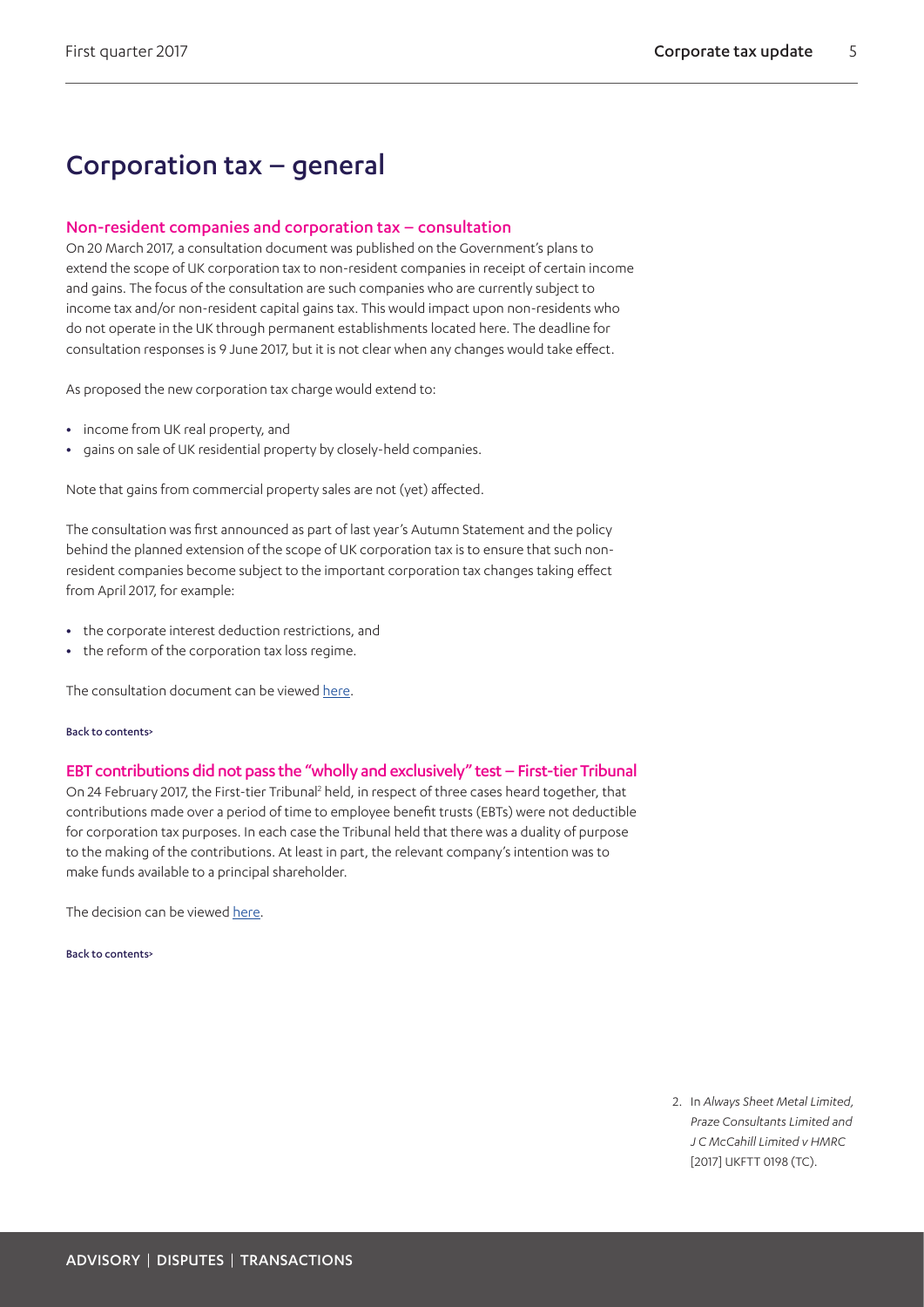# **VAT**

### <span id="page-5-0"></span>Enactment of extra-statutory concession on insolvency VAT clawback

On 28 March 2017, the Enactment of Extra-Statutory Concessions Order 2017<sup>[3](#page-5-2)</sup> was made which, amongst other things, enacts ESC3.20. The Order came into force on 6 April 2017.

ESC3.20 disapplied the clawback of input tax credit for an insolvent business that has not paid (or not fully paid) the consideration for a supply. New section 26AA of the Value Added Tax Act 1994 gives broadly the same effect as ESC3.20 in that it "turns off" the disallowance of input tax in cases of non-payment of consideration if:

- the supply took place before the business entered into insolvency proceedings (but, broadly, not more than six months before insolvency – this is a new restriction not contained in ESC3.20)
- **•** HMRC is notified of the insolvency
- **•** the insolvency was not entered into with a main purpose of disapplying the input tax clawback (or obtaining another tax advantage).

The Order can be viewed [here.](http://www.legislation.gov.uk/uksi/2017/495/contents/made)

#### [Back to contents>](#page-0-0)

<span id="page-5-1"></span>Upper Tribunal dismisses taxpayer appeals in tripartite arrangement VAT cases On 17 March 2017, in two separate cases<sup>4</sup> the Upper Tribunal dismissed two taxpayer appeals in cases involving tripartite arrangements.

In the first case (*Adecco*) the Tribunal decided that the contractual position was consistent with the economic reality of the transaction. Adecco supplied the temporary workers to Adecco's clients. One contract was entered into between Adecco and its client, with another contract between Adecco and the worker. In no cases were contracts entered into directly between the client and the worker. Adecco had appealed to the Tribunal on the basis that it had incorrectly accounted for VAT on the full amount paid to it by the client. Adecco's view was that it should be liable for VAT only on the commission element of the client's payment, as it supplied introductory services only. The Tribunal, agreeing with the First-tier Tribunal, held that Adecco was in fact making a supply of the workers to its client (with the effect that VAT was due on the full amount paid by the client).

In the second case (*U-Drive*), the Tribunal held that on the facts the contractual position did not reflect the economic reality. U-Drive's appeal was dismissed. U-Drive could not seek input VAT recovery on amounts invoiced by third-party garages for repairs as only the car owners could receive the garages' repair supplies. This was the case even though the only contract was between U-Drive and the garage.

Both Tribunal decisions applied a two-stage process, following the Supreme Court decision in Airtours<sup>[5](#page-5-4)</sup>, of:

- **•** considering the contractual position, before
- **•** deciding whether that contractual position reflected the economic reality of the transaction.

The Tribunal decisions can be viewed [here](http://www.bailii.org/uk/cases/UKUT/TCC/2017/113.html) and [here](http://www.bailii.org/uk/cases/UKUT/TCC/2017/112.html).

- <span id="page-5-2"></span>3. SI 2017/495
- <span id="page-5-3"></span>4. *Adecco UK Ltd and others v HMRC* [2017] UKUT 113 (TCC) and *U-Drive Ltd v HMRC*  [2017] UKUT 112 (TCC). The constitution of the Tribunal was the same in each case.
- <span id="page-5-4"></span>5. [2016] UKSC 21. For our previous commentary on this decision, see [here.](https://www.rpc.co.uk/perspectives/tax-take/corporate-tax-update-second-quarter-2016)

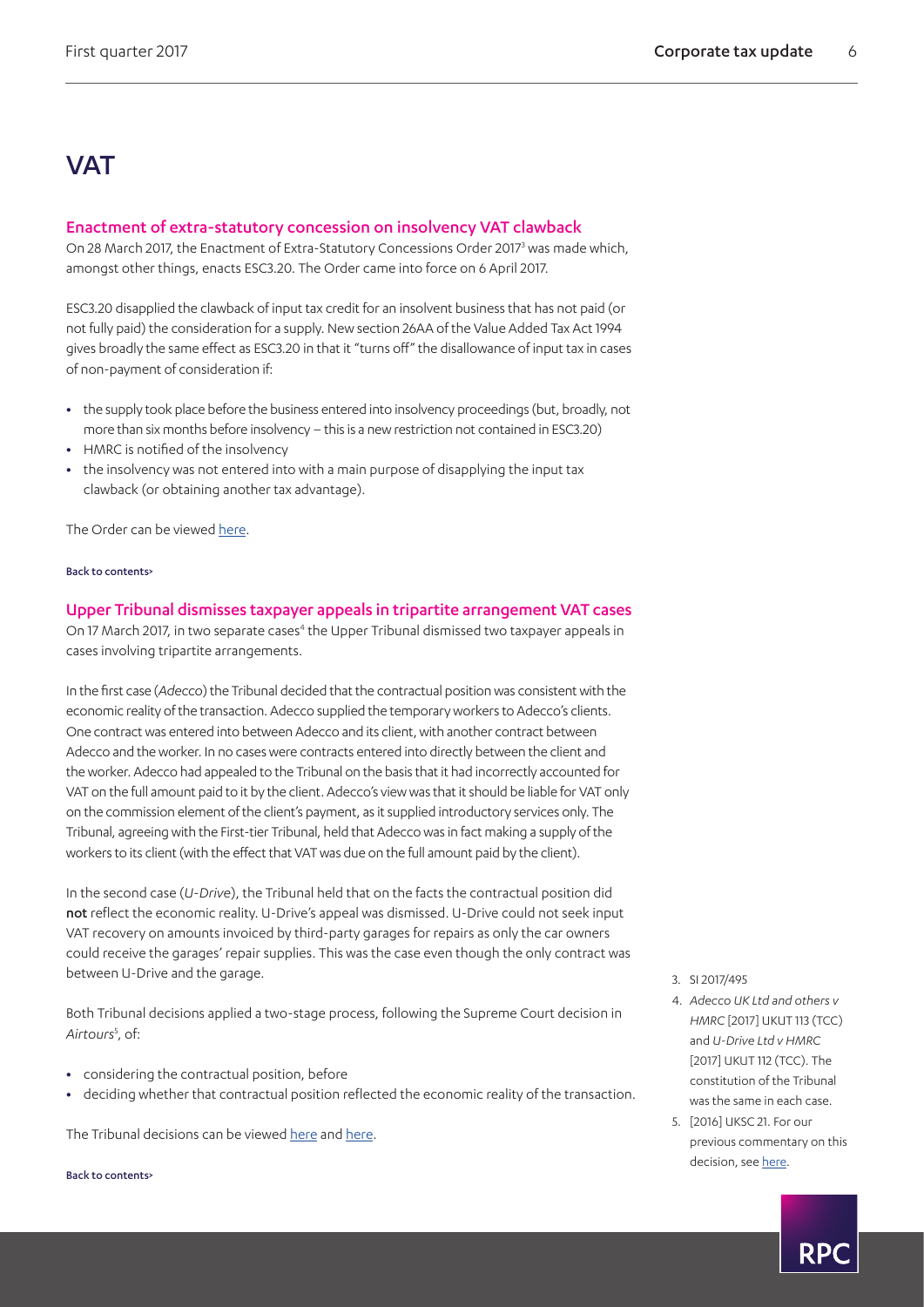### <span id="page-6-0"></span>"Dwelling" conditions for VAT zero-rating purposes must be assessed at completion of building – First-tier Tribunal

On 21 February 2017, the First-tier Tribunal<sup>6</sup> held that an assessment as to whether a building is designed as a "dwelling" (for the purposes of VAT zero-rating on construction services) must be made once construction of the building is complete.

The decision can be viewed [here.](http://financeandtax.decisions.tribunals.gov.uk//judgmentfiles/j9667/TC05694.pdf)

#### [Back to contents>](#page-0-0)

### UK "builder's block" not incompatible with EU VAT law

On [7](#page-6-2) February 2017, the Upper Tribunal<sup>7</sup> held that the UK's "builder's block" was not incompatible with EU law.

The builder's block prevents house builders from claiming input VAT recovery on certain specified goods supplied as part of a (zero-rated) dwelling. For the builder's block to apply, the goods must be "incorporated" in the dwelling. However this does not include items "ordinarily" installed by builders as fixtures. Taylor Wimpey sought to recover input VAT on built-in ovens, extractor hoods, washing machines, dishwashers, freezers and other items based on the following (alternative) arguments:

- **•** the UK builder's block was incompatible with EU law, or
- **•** the items in question were not "incorporated" into the dwelling, or
- **•** if incorporated, they were of a kind "ordinarily" installed by builders.

The Upper Tribunal held that the Principal VAT Directive enabled the UK to exclude from the scope of input VAT recovery those specified items comprised in a dwelling which would, if supplied separately, be standard-rated for VAT purposes.

On the question on the meaning of "incorporated" the Tribunal held that both fixtures and fittings could be incorporated into a dwelling. The Tribunal favoured a test of "installation" as a way of viewing chattels. In other words, did the chattel have a material degree of attachment to the dwelling (ie more than simply being plugged in), but something less than the degree of annexation found in a fixture? By way of guidance only, the Tribunal suggested that built-in kitchen appliances and plumbed in white goods would be installed as fittings, and therefore within the scope of the builder's block as "incorporated" in the dwelling.

Finally, incorporated goods can be removed from the builder's block if "ordinarily" installed by builders. On this, the Tribunal held that the proper test was whether the incorporation/ installation was, at the relevant time, commonplace or not out of the ordinary.

The decision can be viewed [here.](http://www.bailii.org/uk/cases/UKUT/TCC/2017/34.pdf)

- <span id="page-6-1"></span>6. In *Quitie Ltd v HMRC* [2017] UKFTT 0206 (TC).
- <span id="page-6-2"></span>7. In *Taylor Wimpey Plc v HMRC*  [2017] UKUT 34 (TCC).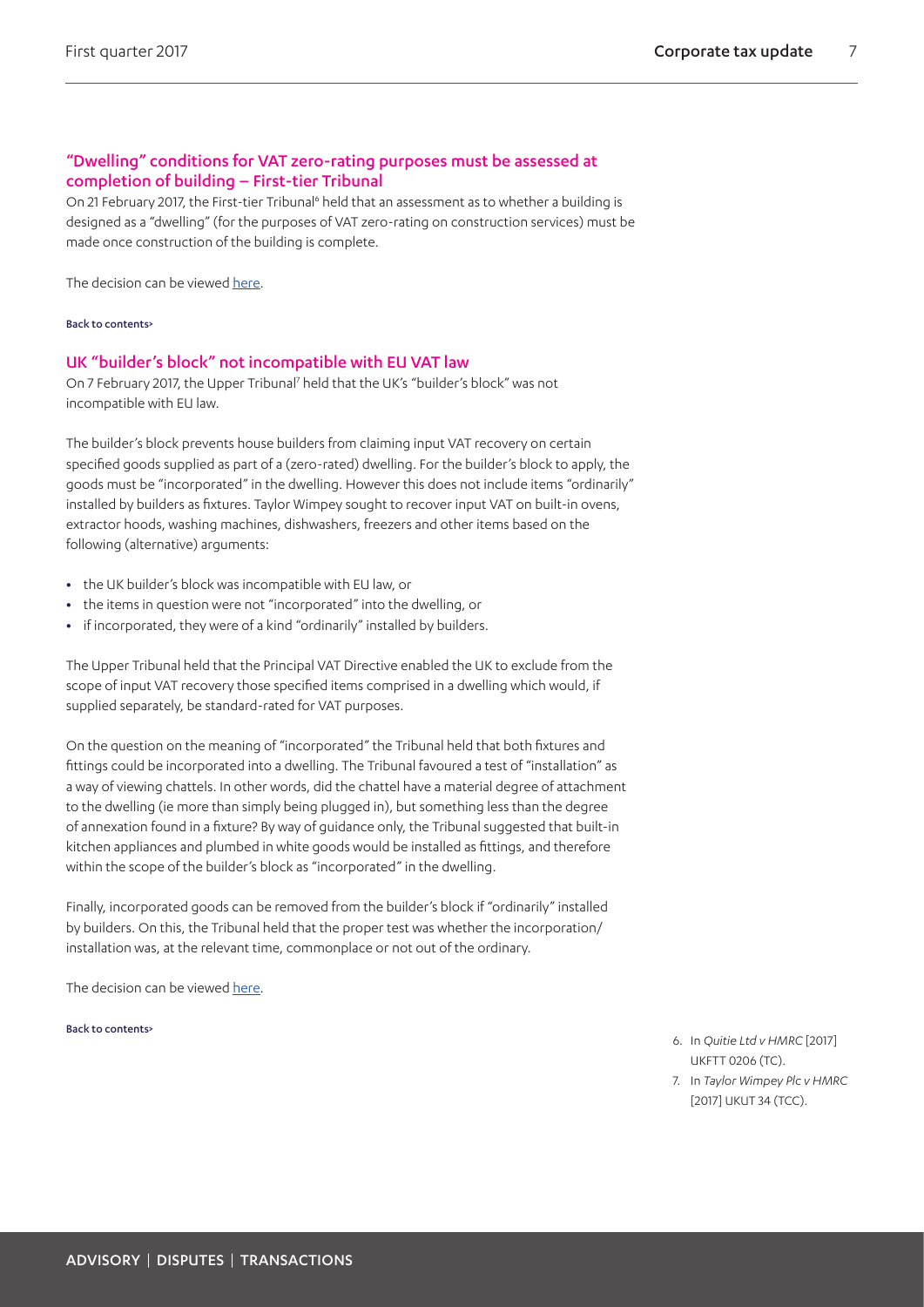### <span id="page-7-0"></span>Upper Tribunal confirms position that representative member must make VAT overpayment claims

On 3 January 2017, the Upper Tribunal<sup>[8](#page-7-1)</sup> held that a claim for overpaid VAT must be made by the representative member of a VAT group.

This latest decision follows a number of recent cases looking at the question of VAT overpayment claims under section 80 VATA. See [here](https://www.rpc.co.uk/perspectives/tax-take/corporate-tax-update-final-quarter-2016) and [here](https://www.rpc.co.uk/perspectives/tax-take/corporate-tax-update-third-quarter-2016) for our earlier commentary on these decisions.

The taxpayer sought to rely, before the Upper Tribunal, on one remaining ground of appeal (the taxpayer accepting that the *Standard Chartered*, *Taylor Clark* and *Rover* decisions had dealt with the majority of its original grounds of appeal). However the taxpayer failed to convince the Upper Tribunal that "exceptional circumstances" existed in its case, that could allow for someone other than the representative member to make a section 80 VATA claim. In the Tribunal's view, the taxpayer provided no evidence to demonstrate that the representative member could not reasonably have made the claim.

Although it is a shame that the taxpayer failed to provide evidence as to the difficulty involved in the representative member of the VAT group making the claim (so that the Tribunal did not consider what level of difficulty was required before it would depart from the general position) the Tribunal did state that, in order for the taxpayer to succeed on its one remaining ground of appeal, it would need to have been "virtually impossible" for the representative member to have made the claim.

The combined effect of these decisions would seem to be that in almost all cases, a section 80 claim will need to be made by the representative member of the relevant VAT group (ie the representative member at the relevant time), even where the group member directly concerned with the supply in question has since left the VAT group.

The decision can be viewed [here.](http://www.bailii.org/uk/cases/UKUT/TCC/2016/564.pdf)

[Back to contents>](#page-0-0)

<span id="page-7-1"></span>8. In *Gala 1 Limited v HMRC* [2016] UKUT 0564 (TCC).

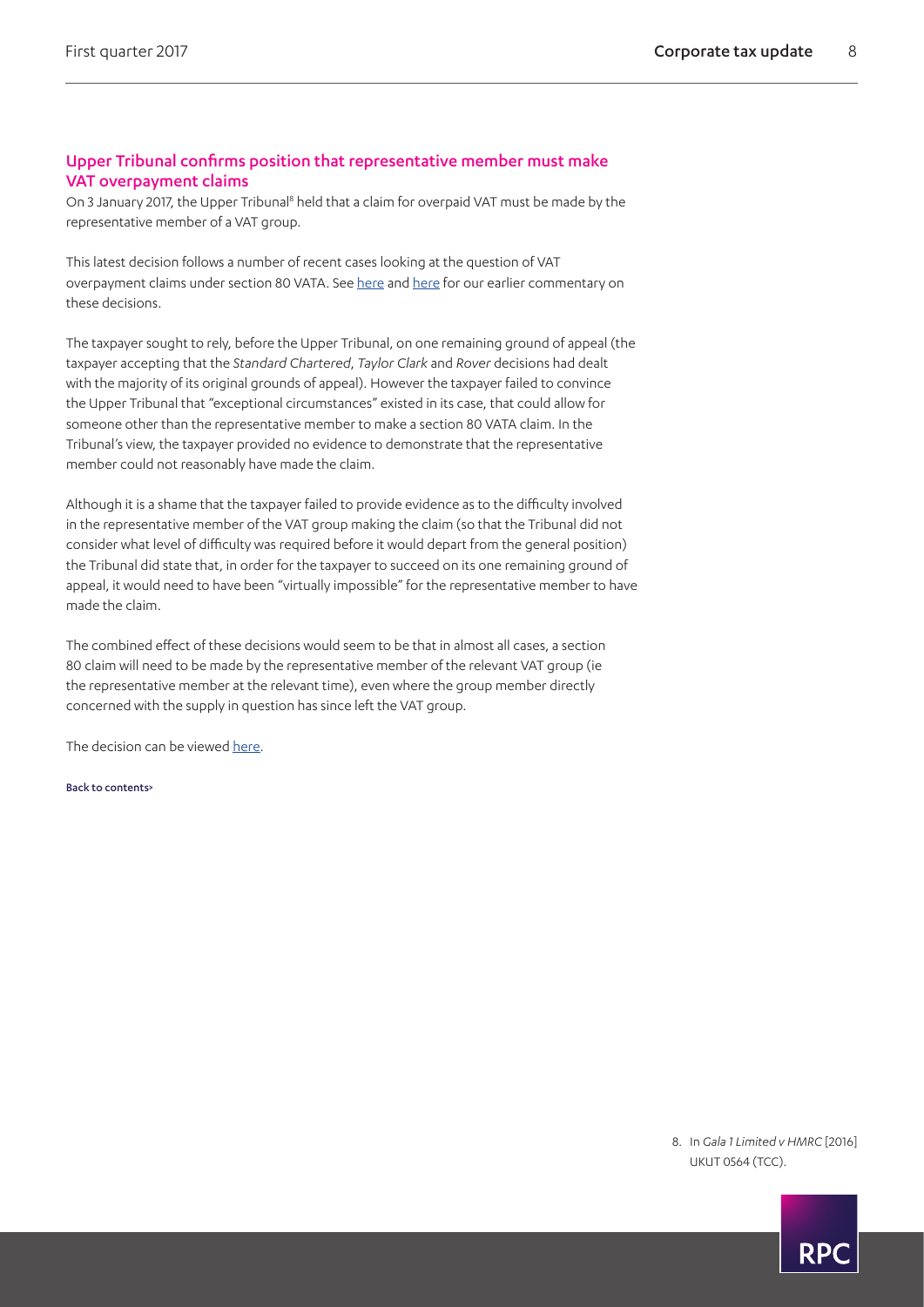### Stamp taxes

### <span id="page-8-0"></span>SDLT – changes to filing and payment process (responses)

On 20 March 2017, HMRC published responses to its consultation on planned changes to the stamp duty land tax (SDLT) filing and payment process. At the 2017 Spring Budget it was announced that the change to the SDLT payment and filing window, from 30 days to 14 days, will not now be implemented before April 2018.

The Summary of Responses can be viewed [here](https://www.gov.uk/government/uploads/system/uploads/attachment_data/file/601143/Stamp_duty_land_tax-changes_to_the_filing_and_payment_process_-_summary_of_responses.pdf).

#### [Back to contents>](#page-0-0)

### <span id="page-8-1"></span>Stamp duty – review of physical stamping process (update)

On 2 March 2017, the Office of Tax Simplification (OTS) published a progress report on its review of stamp duty on paper transactions, following the launch of the review at the end of 2016.

Essentially the OTS has identified two possible solutions to address the current "disproportionately unwieldy" physical stamping process:

- **•** The parallel approach of digitising the stamp duty process, to sit alongside SDRT, or
- **•** The merged approach of abolishing paper stamp duty and creation of an "umbrella" SDRT.

The OTS seeks views on a number of areas in connection with its review, by 31 May 2017.

The progress report can be viewed [here.](https://www.gov.uk/government/uploads/system/uploads/attachment_data/file/595964/STAMP_DUTY_INTERIM_PAPER_v6_final.pdf)